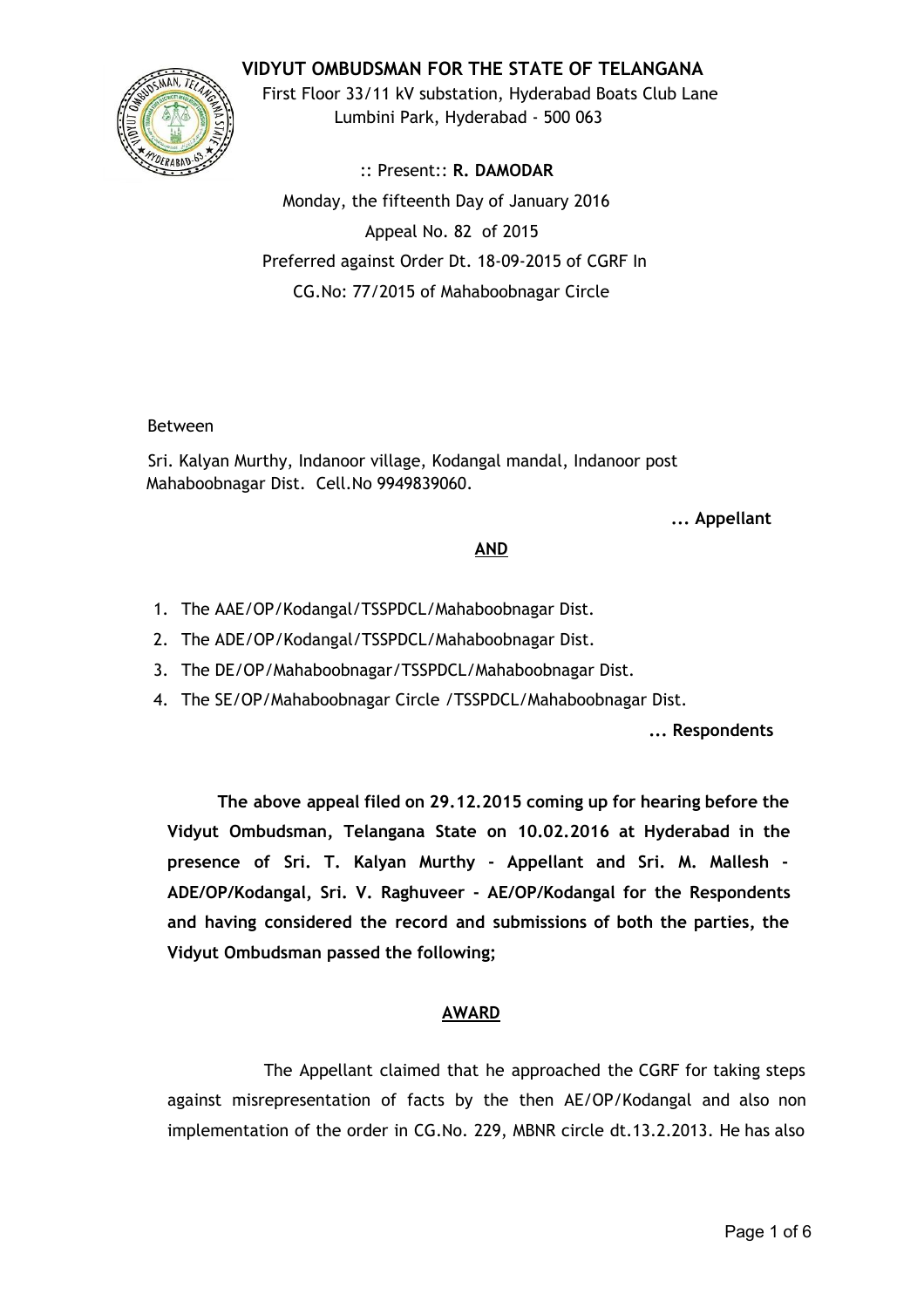complained about the need for replacement of 3x10KVA DTR by 25 KVA three phase and this was not carried out by the respondents.

2. The AAE/OP/Kodangal/TSSPDCL/Mahaboobnagar District through his letter dt.15.9.2015 explained that against the service connection No.00125 00007 of the Appellant the arrears shown as Rs 5,290/‐ is not an amount, but it is the reading of the meter in the month of May,2012 as 5290 Units. He further stated that the bill was revised in the month of November,2012 and the bill amount came to Rs 4,674/‐ which is accounted for in the EBS report and now the bills are being issued as per the readings and the Appellant had been paying the CC charges regularly. He reported that the issue regarding replacement of DTR 3x10 KVA by 1x25 KVA 3 phase has been solved.

3. Before the CGRF, the Appellant complained about non implementation of the order Dt.19.3.2013 in CG No.229 and sought revision of his domestic consumption bill. The Respondents complained that the Appellant misunderstood the meter reading as the amount of the bill and later the bill has been revised as per the readings.

4. On the basis of the material placed on record, it is clear that the CGRF, through the impugned orders, directed replacement of 3X10 KVA DTR by 1X25 KVA 3 phase DTR and the said orders have been implemented and therefore, there is no such issue in controversy now.

5. The Appellant, not satisfied and aggrieved with the impugned orders regarding the arrears shown claimed as meter reading and not the amount and that no order was passed by the CGRF on this aspect, preferred the present Appeal contending that the AE/OP/Kodangal vide his letter dt.25.2.2013 falsely made an allegation that the service No.7/domestic of the Appellant was disconnected (not physically though) in December,2010 and was restored in April,2011 after payment of Rs 5,290/‐ which is absolutely false statement and this subject was decided by the CGRF. The Appellant is also demanding the record from the Respondents about the alleged payment made by him towards arrears of Rs 5,290/‐.

6. The 1st Respondent filed a report in the Appeal stating that the record regarding the alleged misrepresentation of facts made by the then AE/OP/KOdangal is not available in his office and that it would be available in the office of CGRF. He further alleged that the office records disclose that the service of the Appellant was billed from January,2011 to April,2012 with minimum bill,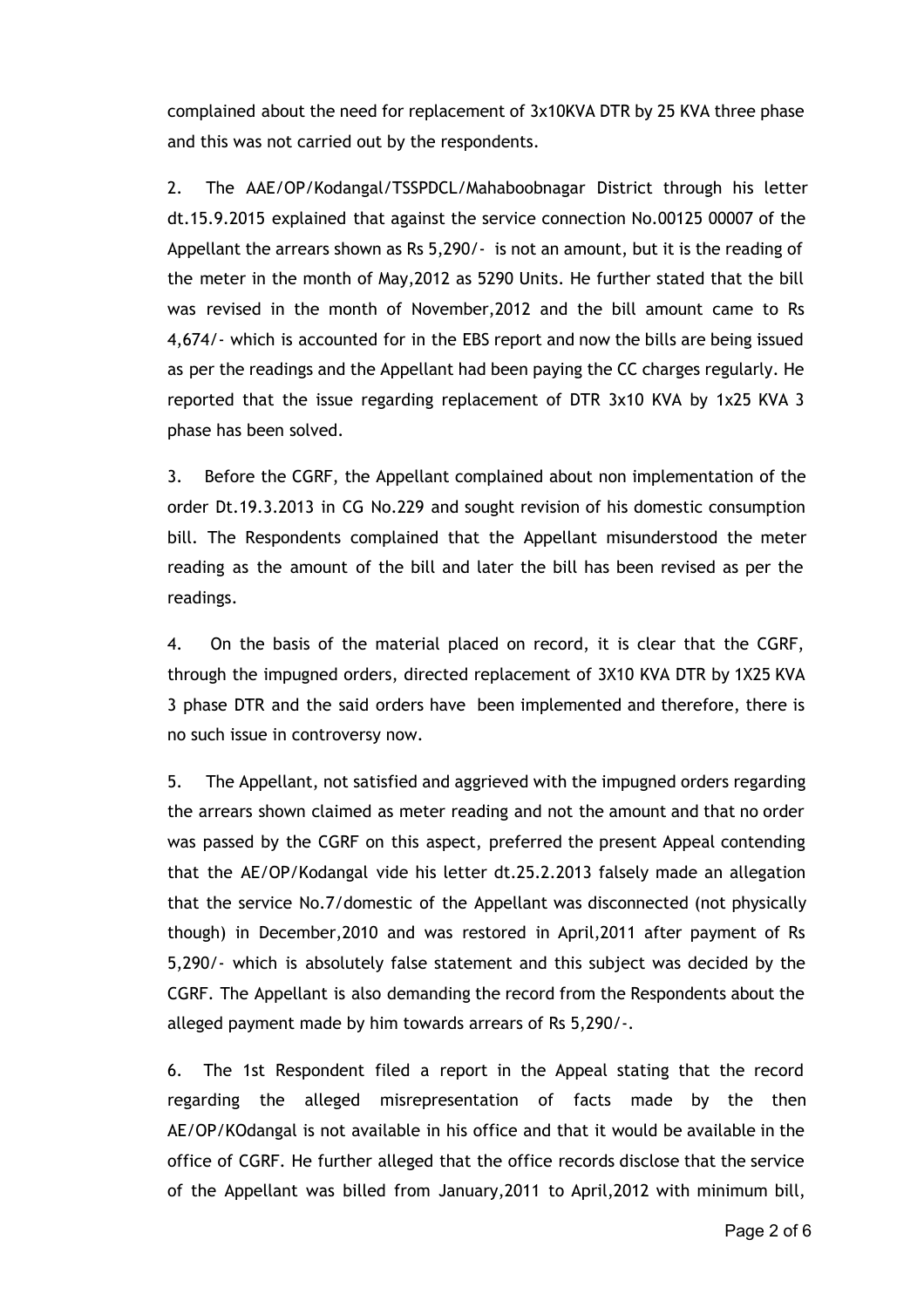because the meter reader entered this service in disconnected status in the billing system and that there is no record about this disconnection in his office.

7. The 1st Respondent further stated that the meter reader issued the bill for the month of May,2012 with final reading as 5290 (KVH : 1404 units amounting to Rs 7,898/‐) as live service (Status 1) which is an abnormal bill in one month. He stated that there were no arrears pending as on December,2010 against the service. He finally stated that the CC bill was revised from January,2011 to May,2012 by adjusting all units during this period and they have withdrawn the abnormal bill as JE Credit amounting to Rs 4,674/‐ during the month of December, 2012.

### **Arguments heard.**

8. The Mediation is not successful because the parties stood their ground and there was no meeting point on the aspect of compensation for misrepresentation. Hence the matter is being disposed of on merits.

9. Based on the material on record, the following points arise for determination:

i) Whether the then AE/OP/Kodangal and ADE/OP/Kodangal made misrepresentation before the CGRF and harassed the Appellant by showing the service connection of the Appellant with arrears of Rs 5,290/‐, which figure was later discovered as 5290 meter closing reading?

ii) Whether the then AE/OP/Kodangal and ADE/OP/Kodangal made misrepresentation before the CGRF that the service was disconnected and later on payment of Rs 5,290/‐, the service was restored, while it was not so as alleged by the Appellant?

iii) Whether the impugned orders which are silent on the aspect of misrepresentation by the AE/OP/Kodangal and ADE/OP/Kodangal, are liable to be set aside?

### **ISSUES 1 to 3**

10. The Appellant is aggrieved that the CGRF has not addressed the false report given by the then AE/OP/Kodangal and ADE/OP/Kodangal alleging arrears of Rs 5,290/‐ to his Service Connection No. 00125 00007, the alleged disconnection for non payment of arrears, subsequent payment and restoration of supply.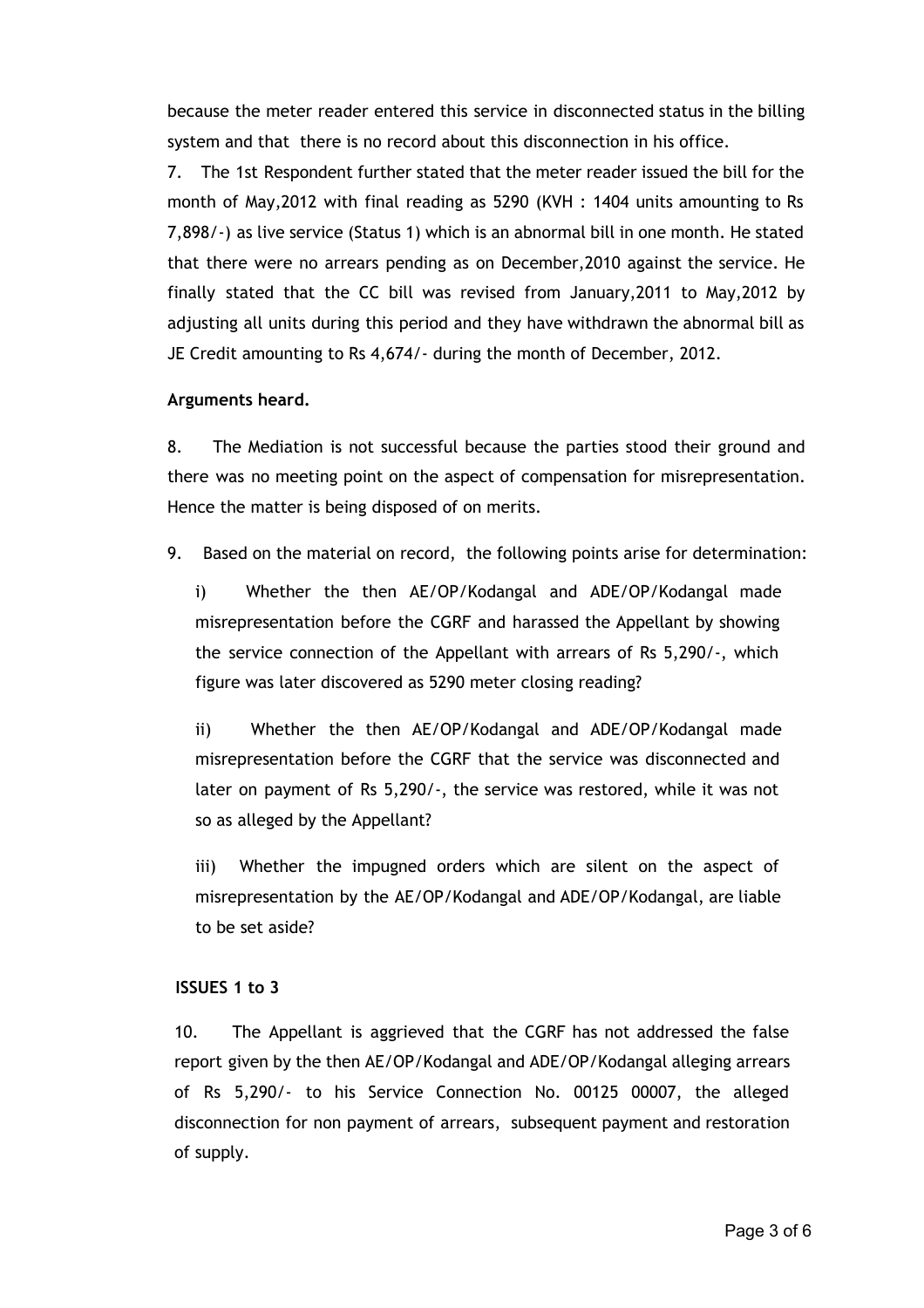11. The 1st Respondent the present AE/OP/Kodangal through his letter dt. 15.9.2015 gave the correct picture of the issue to the effect that the arrears stated as Rs 5,290/‐ is actually the meter reading in the month of May, 2012 as 5290 units and the CC bill was revised in the month of November,2012 for the bill amount of Rs 4674/-. In his reply dt.30.1.2016 in the Appeal, the present AE/OP/Kodangal(R1), countersigned by the present ADE/OP/Kodangal(R2), gave the details to the effect that as per the office records, the service of the Appellant was billed from January, 2011 to April,2012 at the minimum, because the meter reader entered this service in disconnected status in the billing system. Both of them reported that there is no record in the office as to whether the service was physically disconnected or not. They have further stated that the meter reader issued the bill during the month of May,2012 to the final reading of 5290 (KWH: 1404 units amounting to Rs 7,898/‐) as live service (status 1) which they claimed was abnormal in one month. They have added to say that as per the records, there were no arrears pending as on 2010. They have also stated that the CC bills were revised from January 2011 to May,2012 for adjusting all the units, withdrawing the abnormal bill and have issued a revised bill for Rs 4,674/‐ during the month of November,2011. The 1st and 2nd Respondents have filed an extract of Energy Billing System (EBS) to the present service showing that during the month of May,2012 the closing meter reading was 5,290 with consumed units as 1404. This record shows that from January,2011 to April,2012, the consumption was shown as '0' because the meter reader entered the service as 'disconnected in the billing system'.

12. The Appellant suffered due to misrepresentation of facts by the then AE/OP/Kodangal and ADE/OP/Kodangal. The Appellant further suffered the entries in the billing system showing the disconnected status, arrears etc and alleged payment. There is no record placed in the Appeal about disconnection and restoration of power to the service in question.

13. The claim of the Appellant regarding setting up of DTR has been settled already. The Appellant is now seeking compensation for the loss and harassment suffered at the hands of the then AE/OP/Kodangal and ADE/OP/Kodangal.

14. The Appellant pleaded, based on the material placed on record and also the admissions of the Respondents, about the handiwork of the then AE and ADE/OP/Kodangal who were stated to have been responsible for the deliberate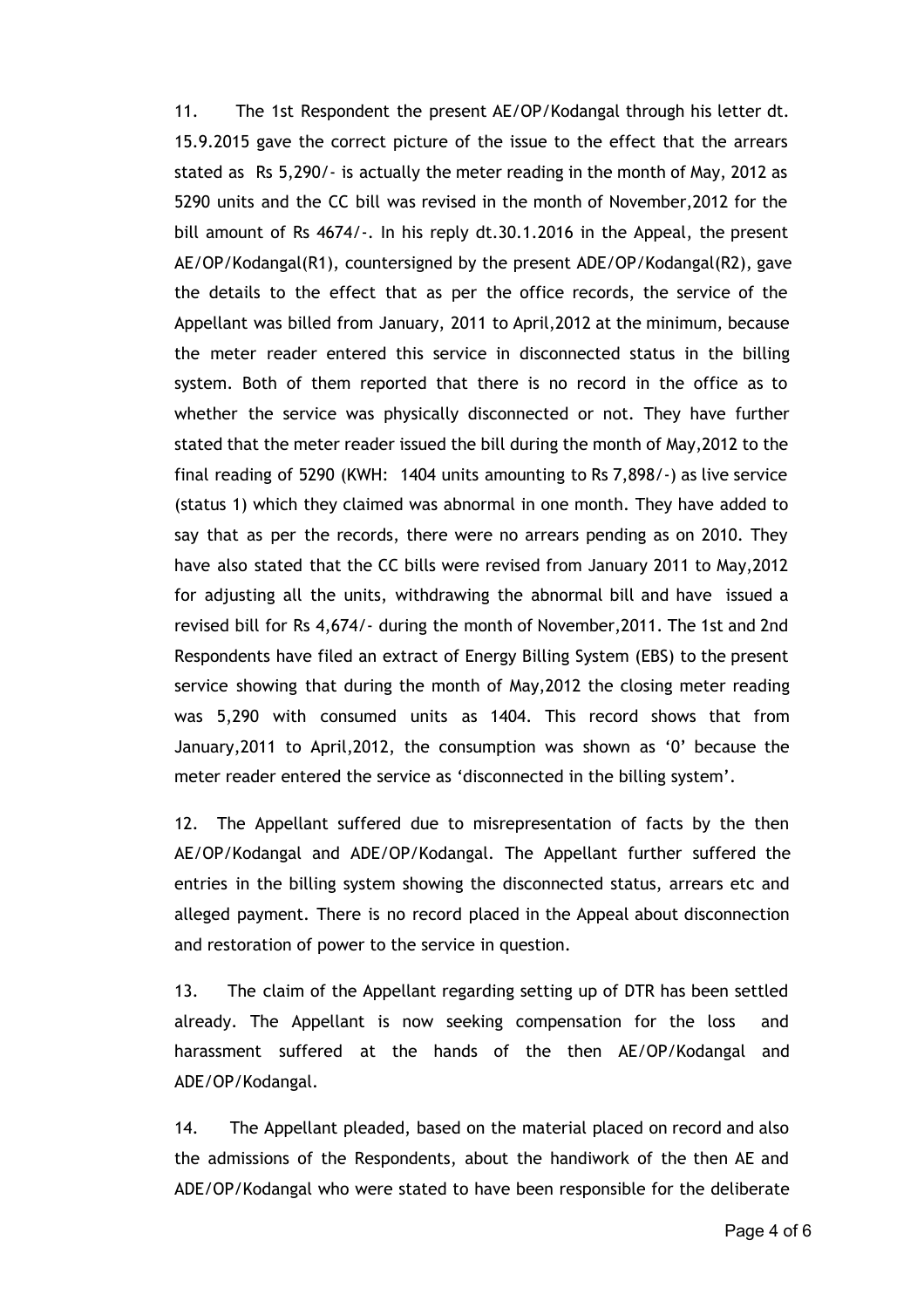recording of these false meter readings, fictitious entries about arrears due and fictitious payments to show that everything was normal and there were no dues, which is on the face of it is illegal and liable to be proceeded against.

15. The acts of the then AE and ADE prima facie appear as deliberate and malicious acts against the Appellant for the reasons better known to them. If these omissions and commissions are condoned, there is likelihood of repetitions. Therefore, it is found appropriate to order CGM(commercial) to initiate disciplinary action against the then concerned AE and ADE/OP/Kodangal which would act as a deterrence to others, with a view to create the consumer confidence.

16. The impugned orders do not show that the CGRF has considered the acts of the then AE, ADE/OP/Kodangal regarding misrepresentation and false allegation made by them before it, which omission is serious enough capable of eroding the consumer confidence. To this extent, the impugned orders are liable to be set aside. The issue 1 to 3 are answered accordingly.

17. In the result, the Appeal is allowed:

- a) Setting aside the impugned orders to the extent of not deciding the omission and commissions of the then AE and ADE/OP/Kodangal regarding the CC bills from january 2011 to may 2012.
- b) Directing the CGM(commercial) to initiate disciplinary proceedings against the concerned AE and ADE/OP/kodangal by giving an opportunity to the Appellant to present his version, in an expeditions manner.

18. This award shall be implemented within 15 days of its receipt at the risk of penalties as indicated in clauses 3.38, 3.39, and 3.42 of the Regulation No. 3/2015 of TSERC.

TYPED BY CCO, Corrected, Signed and Pronounced by me on this the 15th day of February, 2016.

Sd/‐

#### **VIDYUT OMBUDSMAN**